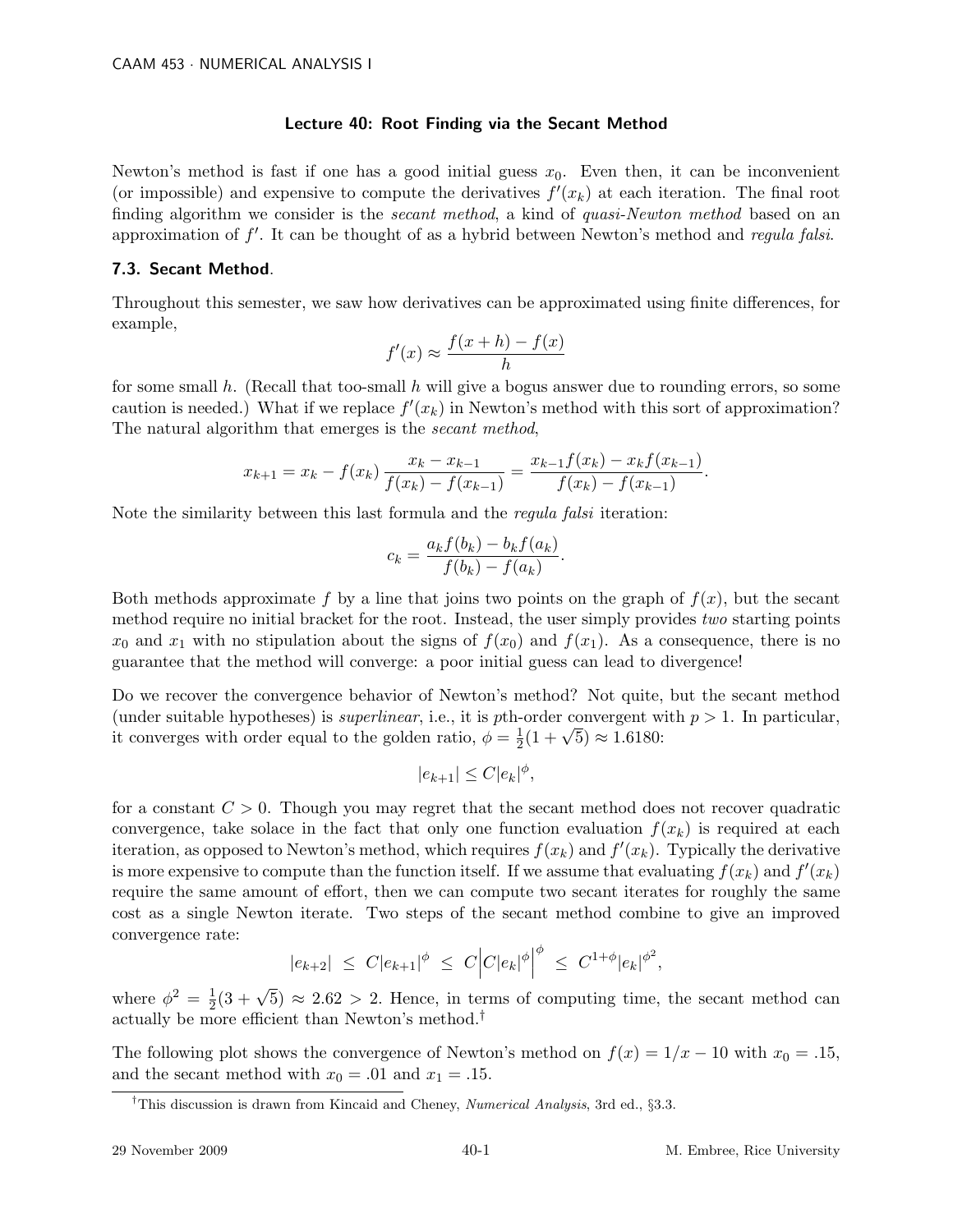

| k             | x k (Newton)     | f(x k) <br>(Newton) | x k (secant)     | $ f(x_k) $<br>(secant) |
|---------------|------------------|---------------------|------------------|------------------------|
| 0             | 0.15000000000000 | $-3.3333333e+00$    | 0.01000000000000 | 9.0000000e+01          |
| 1             | 0.07500000000000 | $3.33333338+00$     | 0.15000000000000 | $-3.3333333e+00$       |
| $\mathcal{D}$ | 0.09375000000000 | $6.6666667e - 01$   | 0.14500000000000 | $-3.1034483e+00$       |
| 3             | 0.09960937500000 | $3.9215686e - 02$   | 0.07750000000000 | 2.9032258e+00          |
| 4             | 0.09999847412109 | $1.5259022e-04$     | 0.11012500000000 | $-9.1940976e - 01$     |
| 5             | 0.0999999997672  | 2.3283064e-09       | 0.10227812500000 | $-2.2273824e-01$       |
| 6             | 0.10000000000000 | $0.0000000e + 00$   | 0.09976933984375 | 2.3119343e-02          |
| 7             |                  |                     | 0.10000525472668 | $-5.2544506e-04$       |
| 8             |                  |                     | 0.10000001212056 | $-1.2120559e-06$       |
| 9             |                  |                     | 0.0999999999936  | 6.3689498e-11          |
| 10            |                  |                     | 0.10000000000000 | $0.0000000e+00$        |

```
function xstar = secant(f, x0, x1)% function xstar = secant(f, x0, x1)
% Compute a root of the function f using the secant method
% f: a function name
% x0: the starting guess
% x1: the second starting point (defaults to x0+1)
% Example: secant('sin', 3), or secant('my_f', 1, 1.1)if (nargin < 3), x1 = x0+1; end
maxit = 60;
```

```
xprev = x0; fxprev = feval(f, xprev);
xcur = x1; fxcur = feval(f,xcur); k=1; % initialize
fprintf(' %3d %20.14f %10.7e\n', 0, xprev, fxprev);
fprintf(' %3d %20.14f %10.7e\n', 1, xcur, fxcur);
while (abs(fxcur) > 1e-15) & (k < maxit)x = xcur - fxcur*(xcur-xprev)/(fxcur-fxprev); % Secant method
  xprev = xcur; fxyrev = fxcur;xcur = x; fxcur = feval(f,xcur);
  k = k+1;fprintf(' %3d %20.14f %10.7e\n', k, xcur, fxcur);
end
xstar = x;
```